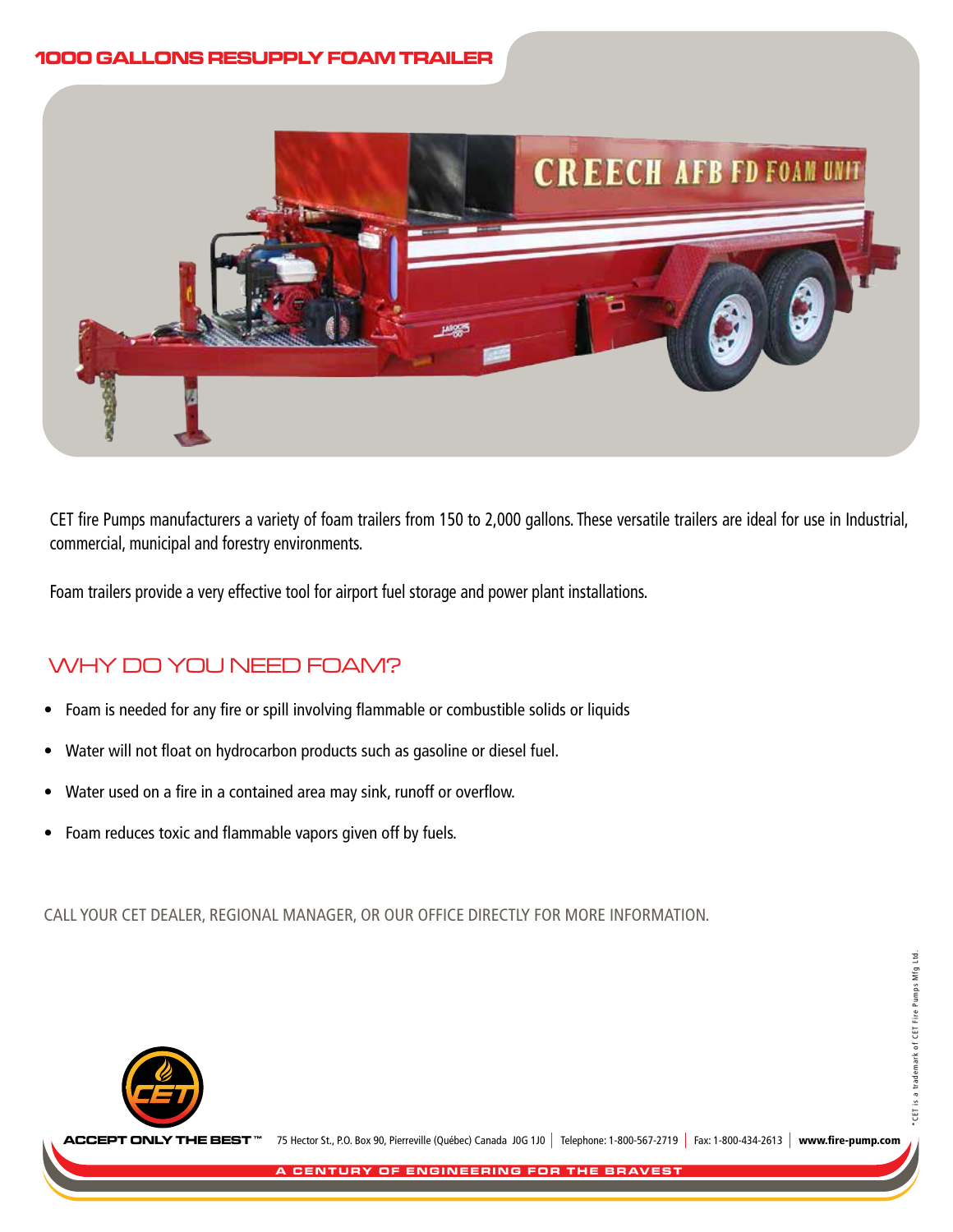# GENERAL INFORMATION:

The following specifications are for a mobile foam resupply trailer of 1000 gallon capacity with accessories for use as a firefighting unit.

The trailer is intended to be towed by a support vehicle, of adequate capacity, to the scene of a fire and/or various types of spills for the purpose of fire suppression support. A one person operation shall allow for the transfer of foam to the fire at the scene of major incidents.

Product shall be completely brand new and of the best quality materials currently used in commercial practice for emergency vehicle fabrication. Materials that deteriorate when exposed to sunlight, extreme weather or operational conditions shall not be used or shall have a means of protection against such conditions that will not prevent compliance with performance standards. Protective coatings that chip, crack, or scale with age or extremes of climatic conditions or by exposure to heat or cold shall not used.

The foam resupply trailer shall comply with all applicable Motor Carrier Safety Regulations, as it pertains to municipal emergency firefighting, concerning size, weight, brakes, lights, load rating and balance. Conformance must meet FMVSS#108, FMVSS#115, FMVSS#120, and FMVSS#125 as stated in FCR title 49 in effect at time of delivery.

Weight shall be distributed as equally as practical over the axles and tires of the fully loaded vehicle. Fully loaded units that are unbalanced during stand alone operations or while being towed will not be accepted. Tires, wheels and axles shall be adequately sized for the load imposed by the in service weight of the completed trailer.

The use of proven nonmetallic materials in lieu of metal is permitted if that use contributes to reduced weight, lower cost or less maintenance and there is no degradation in performance or increase in long term operations and maintenance costs.

Foam resupply trailer must be constructed with lowest possible center of gravity when fully loaded with foam concentrate, tools and the appliances specified herein. Performance must be commensurate with smooth and safe highway and moderate off highway operation. Proper weight and balance configuration is essential.

# I. TRAILER, TANK, AND COMPARTMENTS

## **A. TRAILER FRAME**

**GVWR** – Gross vehicle weight rating shall not exceed 14000 pounds when fully loaded and equipped.

**Size** – Overall size of completed trailer (less packaging) not to exceed (approx..) 240" long, 90" wide, 70" high when measured from the ground surface.

**Frame Weldment** – The main trailer platform, cross members and a-frame hitch shall be constructed from rectangular tube steel and entirely MIG welded for maximum strength and torsional stiffness. Frame cross members shall be adequately spaced to support the load of the tank. A channel shaped rear bumper shall be included at the rear behind the tank to protect the rear of the tank. A .125 high bright aluminum diamond plate step area approximately 6" deep x 60" wide shall be provided for reaching the top of  $\frac{1}{2}$ the foam tank. The A-Frame nose tubes shall under lap the main frame tubes for maximum strength in this area. A .125 thick aluminum plate shall be provided at the nose area of the trailer for the mounting of the transfer pump.



75 Hector St., P.O. Box 90, Pierreville (Québec) Canada J0G 1J0 | Telephone: 1-800-567-2719 | Fax: 1-800-434-2613 | www.fire-pump.com **ACCEPT ONLY THE BEST**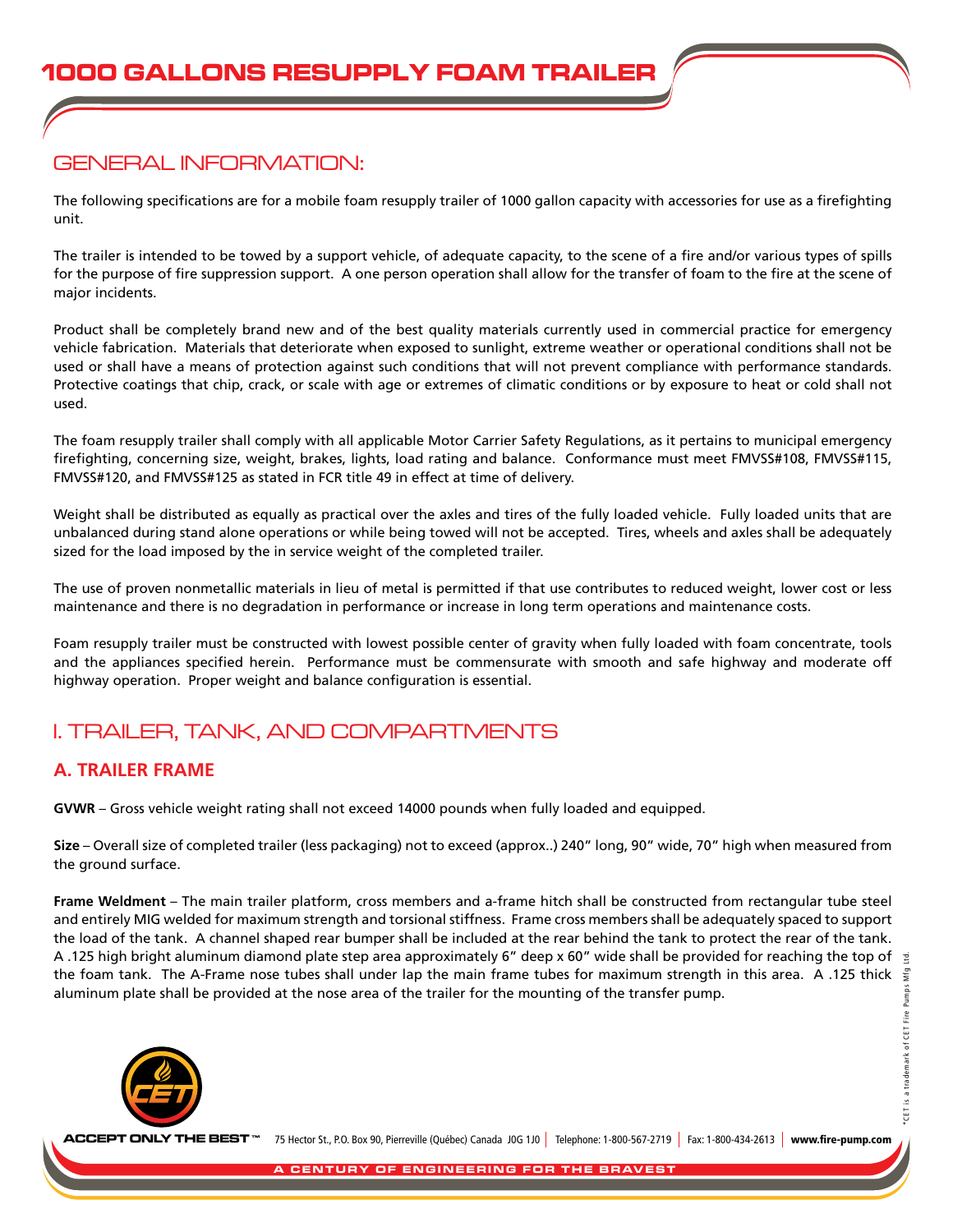**Lashing Points** – There shall be (4) lashing points which shall allow the trailer to be safety lashed to the deck of a trailer should the trailer need to be moved other than towing it. These lash points shall be made from ¾" diameter solid steel and bent to form a "V" and shall be positioned appropriately (2) each side of the main trailer frame tubes.

**Fenders** – Trailer fenders shall be heavy duty steel diamond plate type with center reinforcement supports. They shall support a firefighter in full turnout gear.

**Axles** – There shall be two axles, each with a rated capacity of 7,000 lbs. properly located under the trailer frame. Each wheel is to have individual functioning electric brake. Brakes shall have slack adjusters accessible from the back side of the backing plate. The bearings shall be sealed grease type. Hubs shall be cast type with pressed in wheel studs. The suspension shall meet or exceed the capacity of the axles and shall have slipper type springs. The main equalizer pivot point of the suspension shall have grease fittings.

**Tires and Wheels** – Tires to be ST235/80R16LRE. Wheels to be 16 x 6 rated for 3500 lbs. at 80 psi. and shall be matched to tires.

**Tow hook/Actuator** – Military pintle ring type adjustable hitch shall be provided. Safety chains with slip hooks rated for 7000 lbs. each shall be provided at the front of the trailer. A break away line and trailer mounted battery shall be provided to activate brakes should the trailer become uncoupled from the tow vehicle.

**"A" Frame Stand** – One heavy duty 2,000 pound crank down detachable type stand to support the loaded trailer during stand alone trailer operations shall be provided.

**Trailer Electrical Plug** – A round 7 pin male connector shall be provided at the extreme front of the nose tube with at least a 30" cord extending beyond the front of the trailer. The matching female plug shall be provided with a wiring diagram for proper interface between the tow vehicle and the trailer. The main power cord shall terminate into a main sealed junction box located under the nose of the trailer. All wiring shall extend from this box as required. Wiring shall be heavy duty all weather type insulated sized properly for all applied loads and protected from damage by foam concentrate overflow and normal use. Electrical schematic to be provided for wiring tow vehicle. All wiring to be GXL cross linked with color coded function imprint every 4". All wiring shall be in protected channels of metal conduit.

**Tail, Clearance and License Plate Lights** – The trailer lighting shall comply with FMVSS section 108 of FCR 49. There shall be two combination stop-tail-turn lights recess and shock mounted into a channel bumper at the rear of the trailer. Individual clearance lights on brackets shall mark the corners and rear of the trailer as required. A license plate light and bracket shall be located on the street side rear tapered plane of the fender.

**Warning Lights** – Two rear 7 x 8 red flashing LED lights shall be provided on the rear of the trailer. These lights shall be powered from the vehicles 4 way emergency flasher circuit.

**Rear Tank Overlay** – The rear of the tank below the hose bed shall be overlaid with 1/8" high bright aluminum diamond plate to protect the back of the tank from hose and couplings.

**Work Lights** – Two 2.5 x 6 clear lights shall be mounted (1) each side of the pump to illuminate all pump and piping controls for night operation. The switch for these lights shall be on the pump control panel. The power for these lights shall be from the main tail light circuit when the trailer is plugged into the tow vehicle.



75 Hector St., P.O. Box 90, Pierreville (Québec) Canada J0G 1J0 | Telephone: 1-800-567-2719 | Fax: 1-800-434-2613 | www.fire-pump.com **ACCEPT ONLY THE BEST**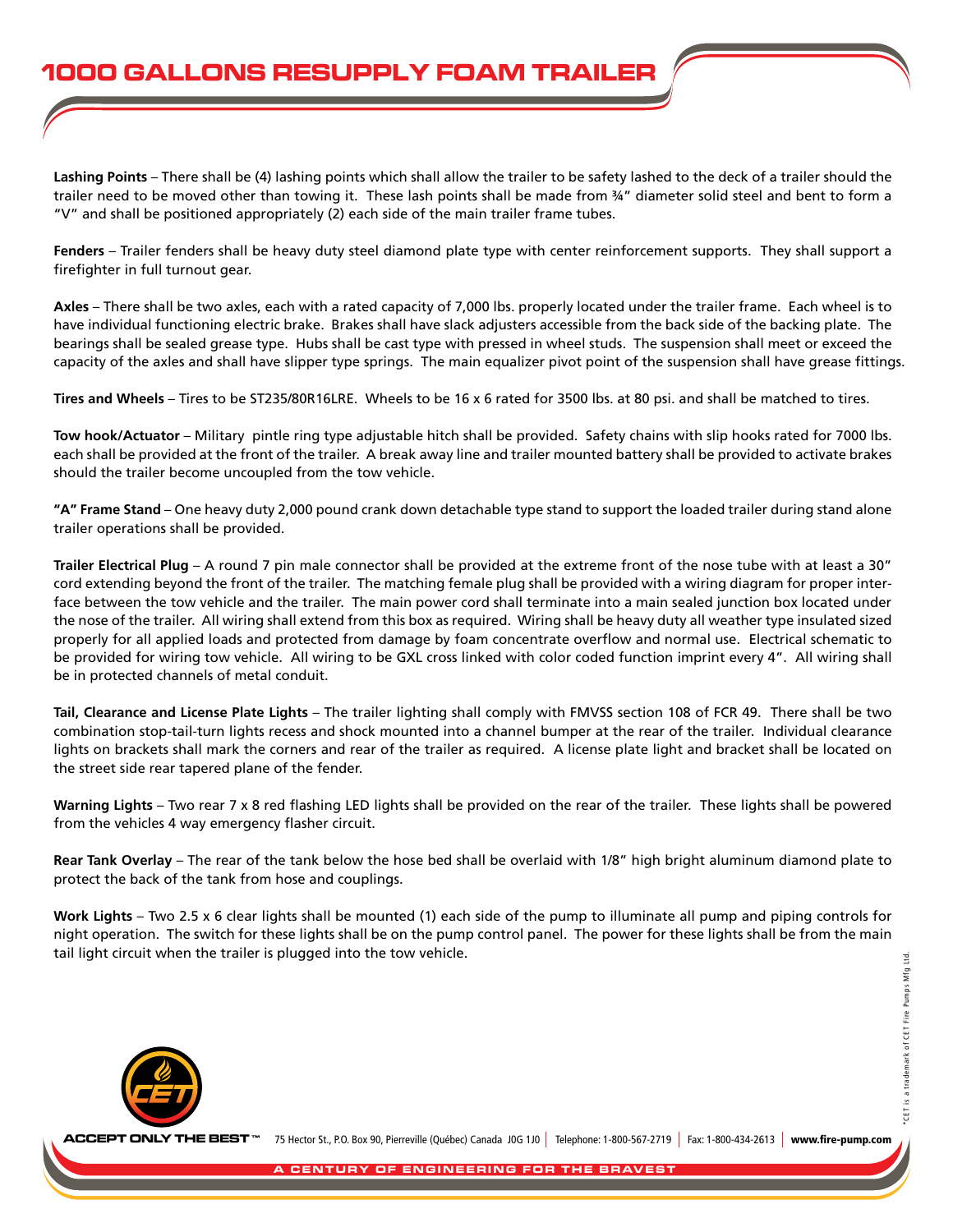## **B. FAOM TANK**

**Size** – Capacity for 1000 U.S. gallons. Low center of gravity type with adequate baffles.

**Construction** – The foam tank shall be constructed of ½" think polypropylene sheet stock with PolymarCo-PP resin. The material shall be a non-corrosive stress relived thermo-plastic, black in color and UV stabilized for maximum protection. The tank shall be designed to be an independent component of the completed vehicle. All joints shall be welded and tested for maximum weld integrity. The transverse partitions are to be fabricated from 3/8 polypropylene and shall be natural in color and shall extend from within 4" of the tank floor to the underside of the covers. The longitudinal partitions shall be fabricated from  $\frac{1}{2}$ " polypropylene (black in color) and extend from the floor thru the covers to allow for positive welding and maximum integrity. All partitions shall be equipped with vent and flow holes to permit proper flow of foam and air within the tank under all conditions. All partitions interlock with each other and are fully welded to the sidewalls of the tank as well as to each other. The tank covers shall be of a flush design to eliminate trapping of water or foam on the top surface.

**Fill Tower** – A fill tower shall be constructed which will allow the tank to be filled from 5 gallon foam cans. This tower shall be configured to allow two cans to be poured simultaneously into the foam tank. The design shall let the main tank vent as well as positioning the 5 gallon cans to fully self draining. The tower shall have a hinged lid and a retaining devise to stop the lid from folding over on itself. A pressure vacuum vents shall be installed in this tower lid to eliminate air exchange unless foam is pumped into or out of the main tank or if thermal expansion or contraction of the liquid occurs. A label on the outside of the tower to read "FOAM CONCENTRATE ONLY".

#### **Sump**

A sump shall be provided to trap any foreign items that may become trapped in the tank. The sump shall be fabricated from  $\frac{1}{2}$ " copolymer sheet stock and shall be permanently welded to the bottom of the tank.

#### **Sump Drain**

The floor of the sump shall be fitted with drain outlet. A 2-1/2" port in the sump shall be piped to a 1-1/2" valve to allow the tank to be drained. The valve shall be labeled "DRAIN – FOAM CONCENTRATE".

**Gauge** – A vertical 2" wide translucent section of the tank shall be provided near the pump operator's position to accurately monitor foam level within the tank. Tanks utilizing electronic level devises will not be acceptable.

### **C. COMPARTMENTS**

**Hose Compartments** – There shall be two (2) cross lay type hose beds approximately 14" H x 12" W across the front of the tank. Each compartment shall have a minimum capacity of 200 feet of 1.75" double jacketed fire hose. These hose beds shall hold the hose to be used for foam concentrate transfer operations. Each cross lay shall be labeled "CROSS LAY – CONCENTRATE #1 AND CROSS LAY CONCENTRATE #2" respectively.

**Tool/Adapter/Accessory/Compartments** – There shall be one compartment on top of the foam tank immediately behind the cross lay beds on the street side constructed of polypropylene. The compartment shall be fitted with a bright aluminum diamond plate cover and equipped with a hold open devise and a draw type latch. A weather resistant seal shall be provided on the cover. Drain provisions to allow any water entering the compartment to drain out shall be provided.

**Large Diameter Hose bed** - A hose bed open to the rear of the trailer shall be provided on top of the tank. It shall be the entire top width of the tank and shall occupy approximately two thirds of the total tank top surface. The bed shall have 3 sides to form the walls. The side walls shall be capped with 1" OD tubes with a rear 3" radius to allow hose to pay out without damage. This hose bed area shall have a capacity of 1000 ft of 5" LDH or 1200 ft of 4" LDH.



75 Hector St., P.O. Box 90, Pierreville (Québec) Canada J0G 1J0 | Telephone: 1-800-567-2719 | Fax: 1-800-434-2613 | www.fire-pump.com **ACCEPT ONLY THE BEST**

\*CET is a trademark of CET Fire Pumps Mfg Ltd.

is a trademark of CET Fire Pump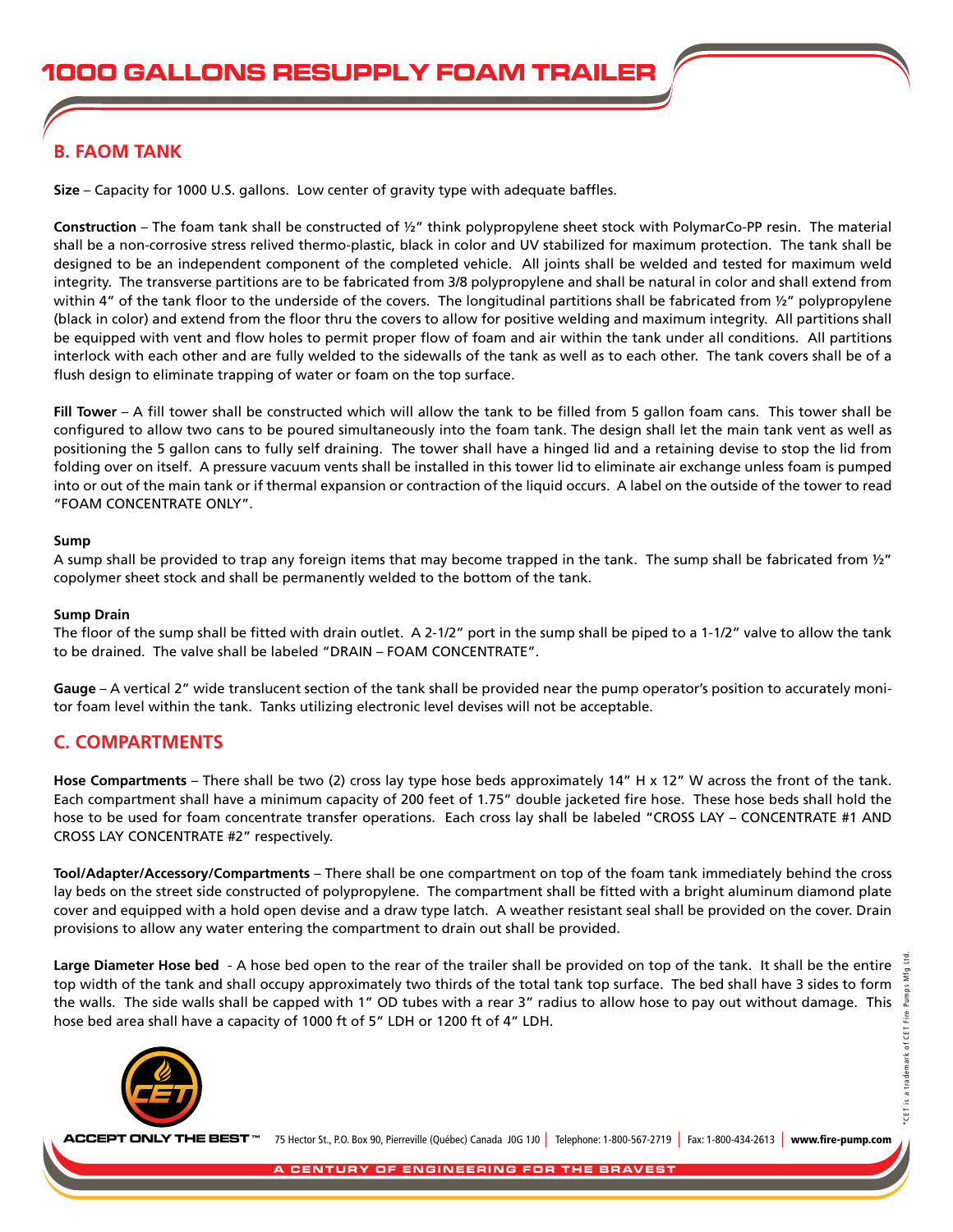# II. PUMP

## **A. Pump**

There shall be a 150 GPM self-priming gasoline driven pump for on loading and off loading the foam concentrate. Pump to be cast iron with foam resistant internal components. Pump is to have an electric start with recoil back-up, gasoline driven, fuel tank and battery. A battery box shall be fabricated from ¼" co-polymer polypropylene sheet stock to hose battery. This box shall have a removable cover and shall have 5" x 5" vented side panel. The pump shall be mounted at front on the "A" frame portion of the trailer frame. A plastic isolator shall be installed under pump to eliminate contact of dissimilar metals. Provisions to manually fill the pump initially shall be provided. This shall be labeled "FILL TO PRIME". A yellow warning label shall be placed near the pump start controls which reads. "DO NOT RUN ENGINE WITH PUMP DRY OR PUMP SEAL WILL BE DAMAGED. FILL PRIME PORT PRIOR TO STARTING".

## **B. Pump Connections and Piping**

The permanently mounted pump shall be capable of pumping foam concentrate from the tank or from 55 gallon drums. All piping shall be stainless steel or high pressure foam resistant hose. All concentrate valves shall be bronze body full flow with chrome plated brass ball with a nylon seat. Valves shall have lever type handles for rapid opening and closing.

**NOTE :** All plumbing shall be designed for easy maintenance and/or replacement using grooved couplings or mechanical couplings.

1. Provide one (1) 2" suction piping arrangement from the tank to the pump with a ¼ turn tank isolation valve mounted at the tank. There shall be a label to identify this valve as "TANK TO PUMP"

2. Provide one (1) 1.5" NST-M inlet on main tank to pump (suction) line to be used as an auxiliary suction port connection for a pick up tube device through the suction side of the pump. Also, provide cap and chain for the 1.5" inlet. This inlet shall be labeled "AUX. SUCTION"

3. Provide two (2) 1.5" gated concentrate outlets from discharge side of pump. Both shall be plumbed to the bottom of each of the two cross lay hose compartments for concentrate transfer operations. Each discharge shall terminate in a 1.5" 90° continuous type brass swivel device mounted below hose beds to facilitate left or right side deployment of foam supply hose without kinking from the pump. Each valve shall be labeled "CROSS LAY – CONCENTRATE #1 AND CROSS LAY CONCENTRATE #2", respectively.

4. Provide (1) gated concentrate outlet from the pump back to the tank to allow foam to be on loaded into the tank from the on board pump. The inlet connection within the tank shall extend straight downward to within 1" of the floor to reduce foam agitation while filling.

## III. ACCESSORIES

Provide the following accessories for use with the foam resupply trailer:

## **A. Suction Hose**

Provide one (1) approximately 72" long PVC 1.5" suction line with an 18" and a 40" PVC pipe pick up tube for drawing concentrate  $\frac{3}{2}$ from 5 gallon cans or from 55 gallon barrels. This suction hose assembly shall also have a PVC 1-1/2" quarter turn ball valve located at the suction end of the hose to allow the pump operator to control foam flow into the pump while switching concentrate supply containers. Provisions shall be made to safely carry these items on the trailer.



75 Hector St., P.O. Box 90, Pierreville (Québec) Canada J0G 1J0 | Telephone: 1-800-567-2719 | Fax: 1-800-434-2613 | www.fire-pump.com **ACCEPT ONLY THE BEST**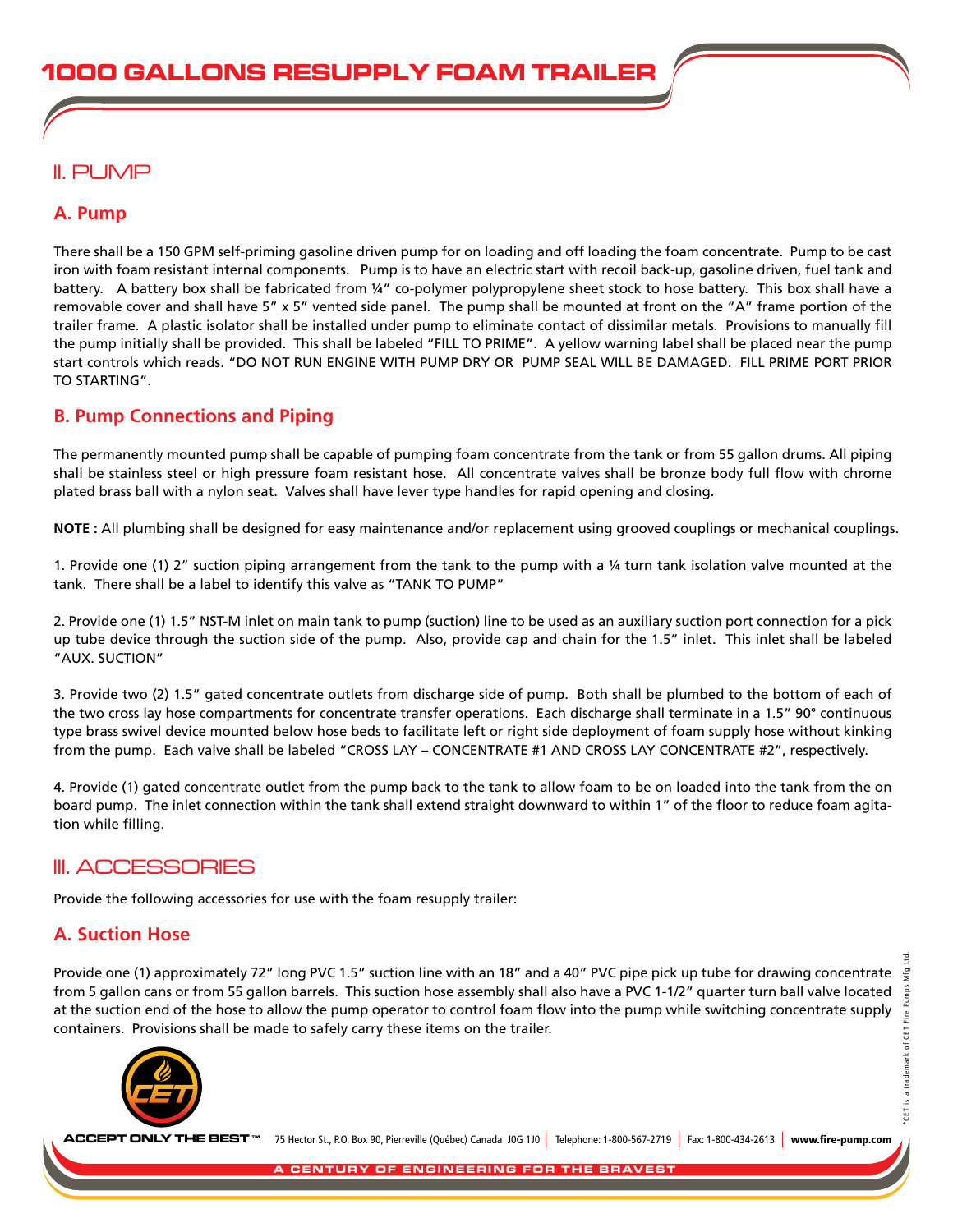#### **B. Fill Nozzles**

Provide two fill nozzles for the end of each of the concentrate hose bed hoses. Each fill nozzle shall consist of a 1-1/2" quarter turn PVC ball valve with a 1-1/2 NST-F swivel inlet x 1-1/2 NST-M outlet. These are to allow for direct bottom filling of foam tanks. Two 90 degree pipe extensions shall be included that are approximately 42" in length and have a 1-1/2" NST-F swivel inlet connection. These can be added to the fill valves for top filling of other foam tanks through there fill towers. Provisions shall be made to safely carry these items on the trailer.

### **C. Manuals/Instruction**

Technical manuals, parts manuals, and repair manuals for all installed equipment and accessories shall be provided with the trailer. They shall include all maintenance recommendations and full operational information for each function that the trailer is designed to perform.

### **Wheel Chocks**

One set of wheel chocks shall be provided to allow the trailer to operate as a stand alone unit. Provisions shall be made to safely carry these wheel chocks on the trailer.

# IV. TREATING AND PAINTING

#### **A. Painting**

A proven urethane automotive paint system shall be used to prime and paint the foam resupply trailer and the tank. Prior to priming, the entire steel trailer frame weldment shall be sand blasted to remove all mill scale and oils. Then it is to be hand sanded and primed. Any areas of overlapping seams shall be caulked after priming and before finish top coat. A bottle of touch up paint matching the top coat color shall be provided. The paint finish shall be of an automotive type quality. The color is to be as follows :

COLOR example a set of the paint color number  $\frac{1}{\sqrt{2}}$ 

### **B. Lettering**

The trailer shall be lettered as directed below. (up to 80 2" or 3" letters are to be provided. Up to two 3" stripes may be specified. All lettering to be Scotchlite.)

Lettering sides of trailer **and the set of the set of the set of the set of the set of the set of the set of the s** 

Striping sides of trailer \_\_\_\_\_\_\_\_\_\_\_\_\_\_\_\_\_\_\_\_\_\_\_\_\_\_\_\_\_\_\_\_\_\_\_\_\_\_\_\_\_\_\_\_\_\_\_\_\_\_\_\_\_



75 Hector St., P.O. Box 90, Pierreville (Québec) Canada J0G 1J0 | Telephone: 1-800-567-2719 | Fax: 1-800-434-2613 | www.fire-pump.com **ACCEPT ONLY THE BEST**

CET is a trademark of CET Fire Pumps Mfg Ltd.